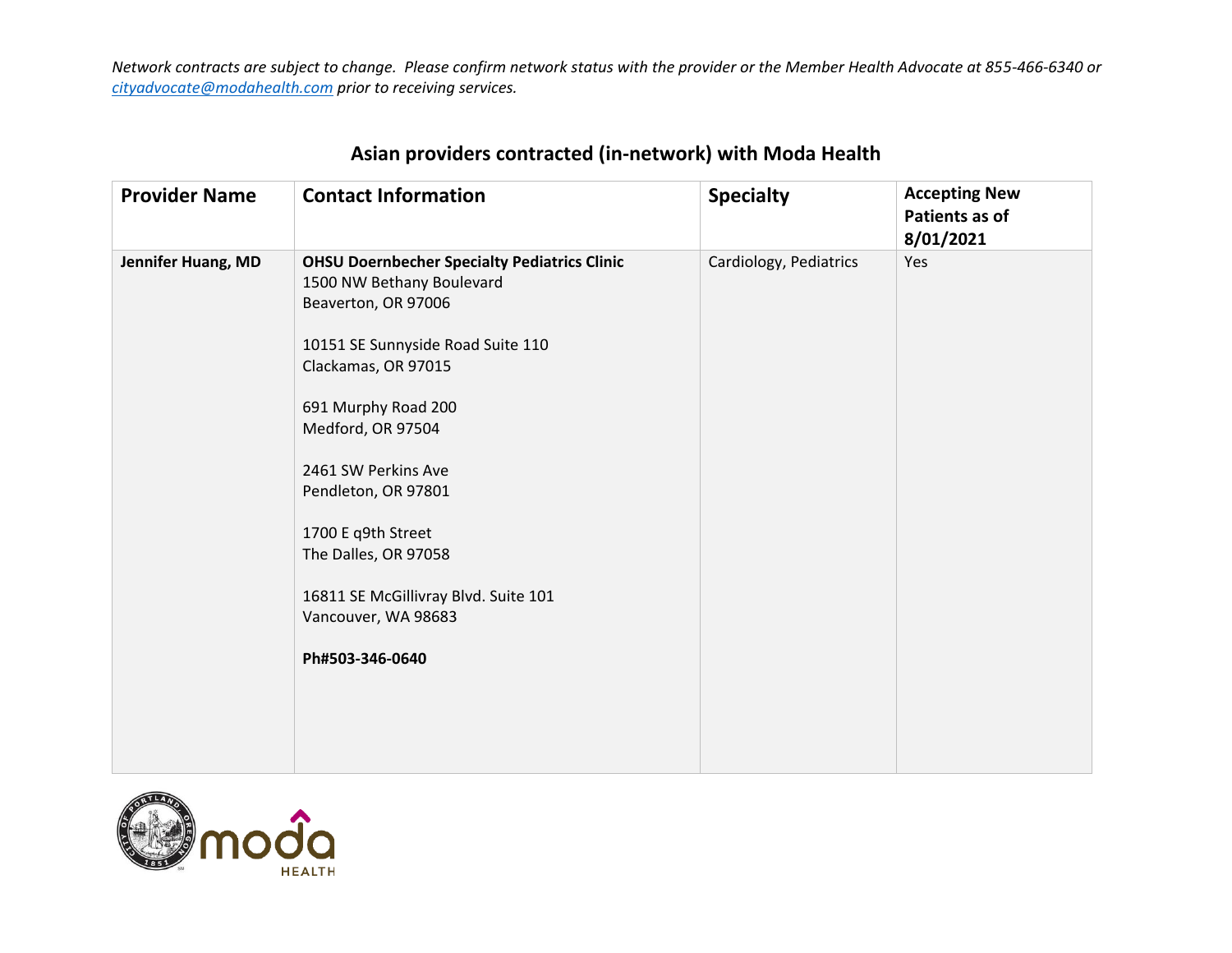| <b>Provider Name</b>             | <b>Contact Information</b>                                                                                                                            | <b>Specialty</b>                      | <b>Accepting New</b><br>Patients as of<br>8/01/2021 |
|----------------------------------|-------------------------------------------------------------------------------------------------------------------------------------------------------|---------------------------------------|-----------------------------------------------------|
| Lori Tam, MD                     | <b>Providence St. Vincent Heart Clinic- Cardiology</b><br>9427 Southwest Barnes Road, Suite 495<br>Portland, OR 97225<br>Ph#971-762-3655              | Cardiology                            | <b>Yes</b>                                          |
| Howard Song, MD                  | <b>OHSU Knight Cardiovascular Institute Cardiothoracic</b><br><b>Surgery Clinic</b><br>3270 SW Pavilion Loop<br>Portland, OR 97239<br>Ph#503-494-7820 | Cardiology,<br>Cardiothoracic Surgery | Yes                                                 |
| Enjae Jung, MD                   | <b>OHSU Knight Cardiovascular Institute Vascular Surgery</b><br><b>Clinic</b><br>3270 SW Pavilion Loop<br>Portland, OR 97239<br>Ph#503-494-7593       | Cardiology, Vascular<br>surgery       | N <sub>o</sub>                                      |
| Ken Lee, MD                      | <b>The Oregon Clinic</b><br>1414 Northwest Northrup Street, Suite 600<br>Portland, OR 97209<br>Ph#971-930-8284                                        | Dermatology                           | Yes                                                 |
| Armasabille Ermita,<br><b>MD</b> | Providence Medical Group - Wilsonville<br>29345 Southwest Town Center Loop East, Suite 110<br>Wilsonville, OR 97070<br>Ph#503-770-4816                | <b>Family Medicine</b>                | Yes                                                 |
| <b>Ellen Bautista, MD</b>        | Providence Medical Group - Sunset Family Medicine<br>417 Southwest 117 <sup>th</sup> Avenue, Suite 200<br>Portland, OR 97225<br>Ph#971-762-4935       | <b>Family Medicine</b>                | Yes                                                 |

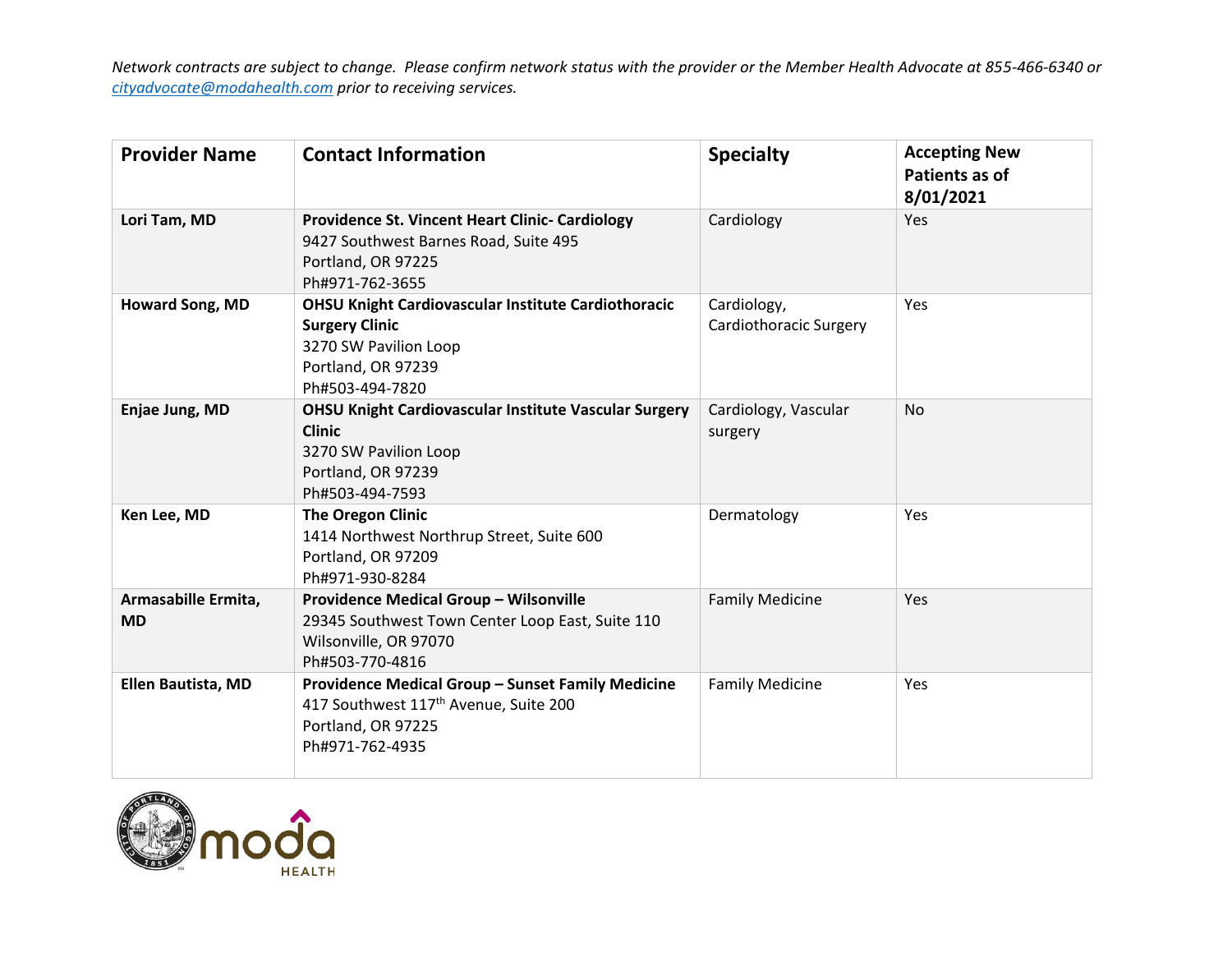| <b>Provider Name</b>        | <b>Contact Information</b>                                                                                                                      | <b>Specialty</b>                                      | <b>Accepting New</b><br>Patients as of<br>8/01/2021 |
|-----------------------------|-------------------------------------------------------------------------------------------------------------------------------------------------|-------------------------------------------------------|-----------------------------------------------------|
| <b>Christine Chun, MD</b>   | <b>Providence Medical Group - Orenco</b><br>5555 Northeast Elam Young Parkway<br>Hillsboro, OR 97124<br>Ph#971-762-3943                         | <b>Family Medicine</b>                                | <b>No</b>                                           |
| <b>Scott Nguy, CNM, FNP</b> | <b>Providence Medical Group - Bethany</b><br>15640 Northwest Laidlaw Road, Suite 102<br>Portland, OR 97229<br>Ph#971-501-7505                   | <b>Family Medicine</b>                                | N <sub>o</sub>                                      |
| <b>Thanhlong Pham, MD</b>   | <b>Generations Family Medicine</b><br>8106 Northeast Wasco Street<br>Portland, OR 97213<br>Ph#503-974-6987                                      | <b>Family Medicine</b>                                | <b>No</b>                                           |
| Hsiao-Chi Wu, MD            | <b>Providence Medical Group-Hillsboro</b><br>265 Southeast Oak Street<br>Hillsboro, OR 97123<br>Ph#971-213-5716                                 | <b>Family Medicine</b>                                | <b>Yes</b>                                          |
| Jeffrey Sun, DO             | Providence Medical Group - Sunset Family Medicine<br>417 Southwest 117 <sup>th</sup> Avenue, Suite 200<br>Portland, OR 97225<br>Ph#971-329-4871 | <b>Family Medicine</b>                                | Yes                                                 |
| <b>Marietta Choe, MD</b>    | <b>Providence Medical Group - Southeast</b><br>4104 Southeast 82 <sup>nd</sup> Avenue, Suite 250<br>Portland, OR 97266<br>Ph#503-610-4325       | Family Medicine, Family<br><b>Medicine Obstetrics</b> | No                                                  |

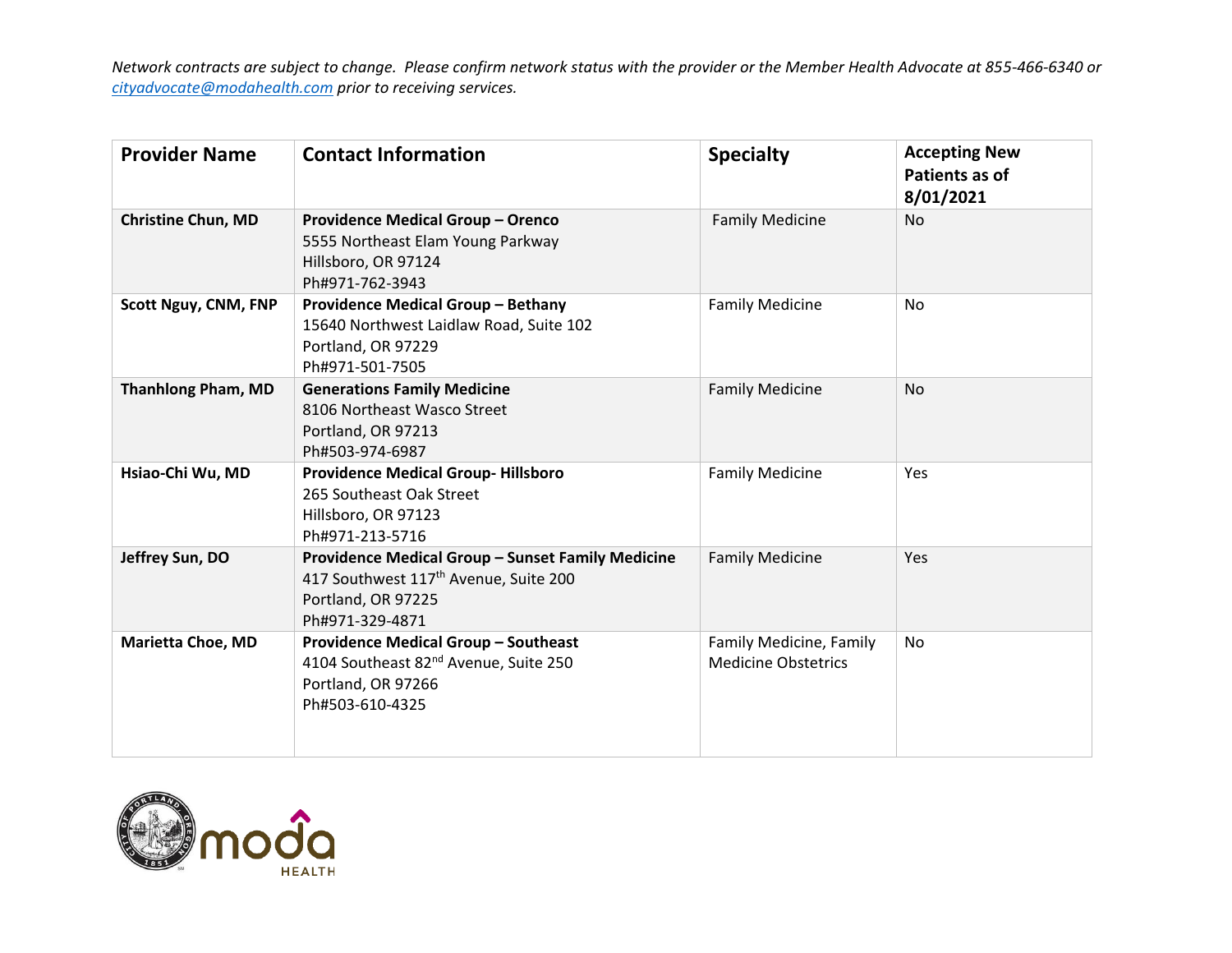| <b>Provider Name</b>            | <b>Contact Information</b>                                                                                                                                                 | <b>Specialty</b>                    | <b>Accepting New</b><br>Patients as of<br>8/01/2021 |
|---------------------------------|----------------------------------------------------------------------------------------------------------------------------------------------------------------------------|-------------------------------------|-----------------------------------------------------|
| Yahn-Kun Chiou, MD              | <b>Providence Medical Group- Battle Ground Family</b><br><b>Medicine</b><br>101 Northwest 12 <sup>th</sup> Avenue, Suite 107<br>Battle Ground, WA 98604<br>Ph#360-667-7045 | <b>Family Medicine</b>              | Yes                                                 |
| Samuel Suk, MD                  | Providence<br>1500 Northwest Bethany Boulevard, Suite 200<br>Beaverton, OR 97006<br>Ph#971-704-8128                                                                        | <b>Family Medicine</b>              | Yes                                                 |
| Van Anh T. Nguyen,<br><b>DO</b> | <b>Providence Medical Group - Hillsboro</b><br>265 Southeast Oak Street<br>Hillsboro, OR 97123<br>Ph#971-213-5716                                                          | <b>Family Medicine</b>              | Yes                                                 |
| Kevin Do, MD                    | <b>Adventist Health - Clackamas</b><br>10151 Southeast Sunnyside Road, Suite 100<br>Clackamas, OR 97015<br>Ph#503-659-0880                                                 | Family Medicine, Sports<br>Medicine | <b>No</b>                                           |
| Rui Yang, MD                    | <b>Adventist Health - Clackamas</b><br>10151 Southeast Sunnyside Road, Suite 100<br>Clackamas, OR 97015<br>Ph#503-659-0880                                                 | <b>Family Medicine</b>              | <b>No</b>                                           |
| Zheru Li, MD                    | <b>Providence Family Medicine</b><br>3101 Southeast 192 <sup>nd</sup> Avenue, Suite 106<br>Vancouver, WA 98683<br>Ph360-997-7494                                           | <b>Family Medicine</b>              | Yes                                                 |

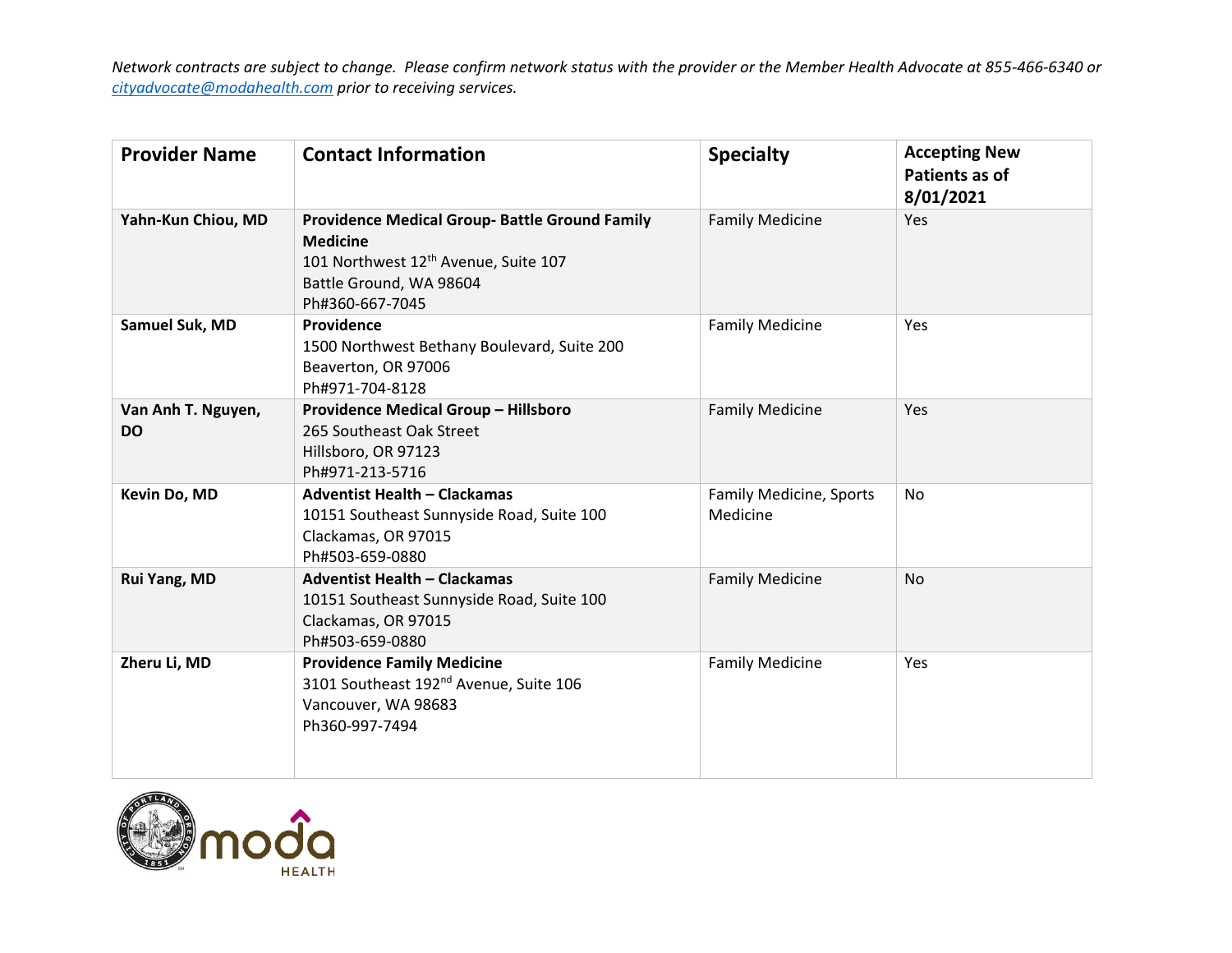| <b>Provider Name</b>      | <b>Contact Information</b>                                                                                                                                                                                                              | <b>Specialty</b>       | <b>Accepting New</b><br>Patients as of<br>8/01/2021 |
|---------------------------|-----------------------------------------------------------------------------------------------------------------------------------------------------------------------------------------------------------------------------------------|------------------------|-----------------------------------------------------|
| Su Lin Ritchie, FNP       | <b>Adventist Health - Clackamas</b><br>10151 Southeast Sunnyside Road, Suite 100<br>Clackamas, OR 97015<br>Ph#503-659-0680<br><b>Adventist Health - Damascus</b><br>14450 Southeast Royer Road<br>Damascus, OR 97089<br>Ph#503-658-5521 | <b>Family Medicine</b> | <b>No</b>                                           |
| Patty Tran, DO            | <b>OHSU</b><br>3303 S Bond Avenue<br>Portland, Oregon 97239<br>Ph#503-494-8573                                                                                                                                                          | <b>Family Medicine</b> | Yes                                                 |
| <b>Shellie Finck, FNP</b> | <b>Adventist Health - Gresham Station</b><br>831 Northwest Council Drive, Suite 101<br>Gresham, OR 97030<br>Ph#503-665-8176                                                                                                             | <b>Family Medicine</b> | Yes                                                 |
| Jonathan Mou, MD          | <b>Adventist Health - Parkrose</b><br>1350 Northeast 122 <sup>nd</sup> Avenue<br>Portland, OR 97230<br>Ph#503-408-7010                                                                                                                  | <b>Family Medicine</b> | Yes                                                 |
| Patty Tran, DO            | <b>OHSU Primary Care Clinic, South Waterfront</b><br>3303 S Bond Avenue<br>Portland, OR 97239<br>Ph#503-494-8573                                                                                                                        | <b>Family Medicine</b> | Yes                                                 |

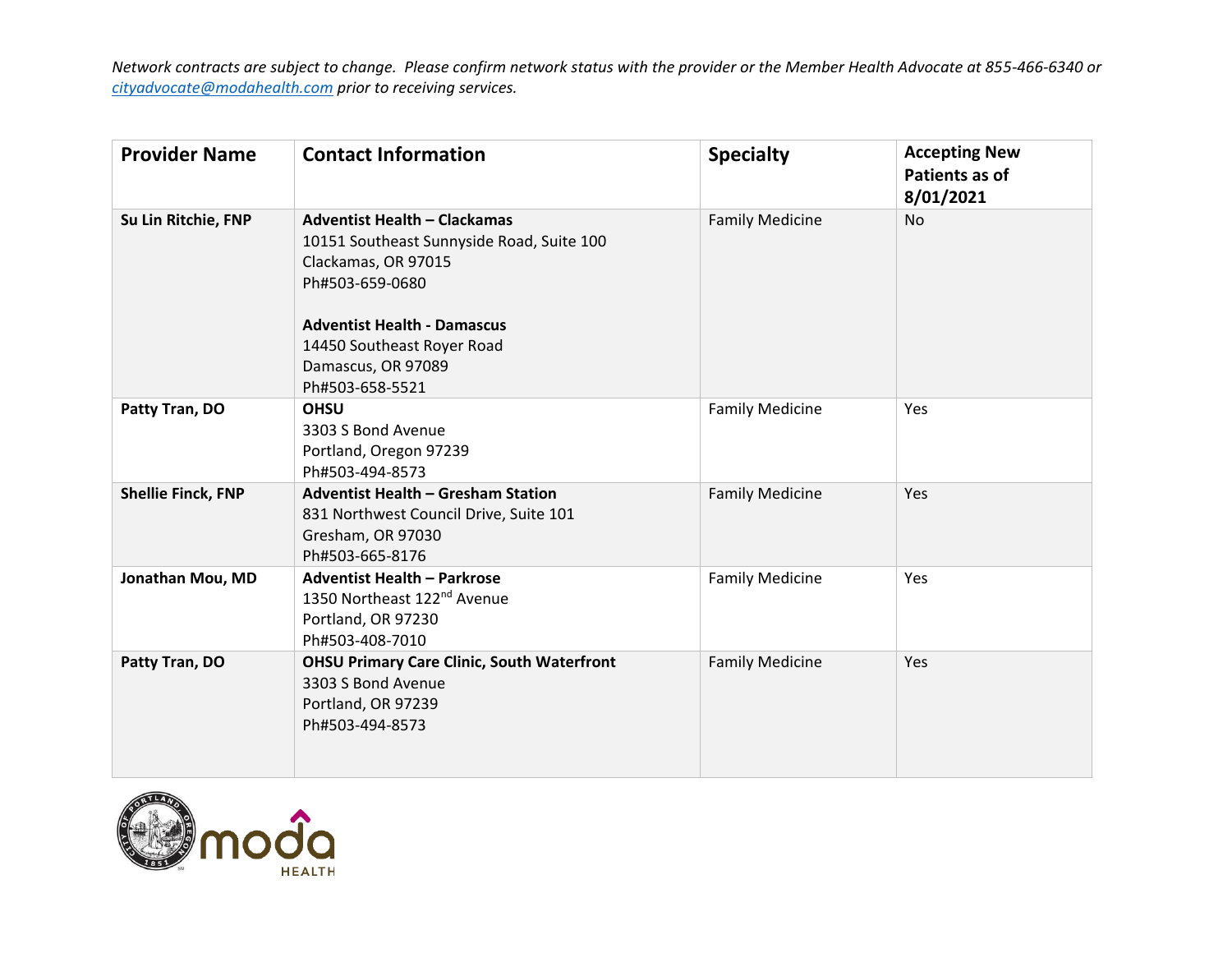| <b>Provider Name</b>            | <b>Contact Information</b>                                                                                                 | <b>Specialty</b>                    | <b>Accepting New</b><br>Patients as of<br>8/01/2021 |
|---------------------------------|----------------------------------------------------------------------------------------------------------------------------|-------------------------------------|-----------------------------------------------------|
| Poonam Chhibber, MD             | <b>The Portland Clinic</b><br>15950 SW Millikan Way<br>Beaverton, OR 97003<br>Ph#503-223-3113                              | <b>Family Medicine</b>              | <b>Yes</b>                                          |
| Prasanna Chandran,<br><b>MD</b> | <b>The Portland Clinic</b><br>15950 SW Millikan Way<br>Beaverton, OR 97003<br>Ph#503-223-3113                              | <b>Family Medicine</b>              | No                                                  |
| Yuka Kobayashi, MD              | <b>OHSU Primary Care Clinic</b><br>6355 NE Cornell Road Suite 100<br>Hillsboro, OR 97124<br>Ph#503-346-3900                | Family Medicine, Sports<br>medicine | <b>No</b>                                           |
| Gargi Gupta, PA-C               | <b>The Portland Clinic</b><br>15950 SW Millikan Way<br>Beaverton, OR 97003<br>Ph#503-232-3113                              | <b>Family Medicine</b>              | Yes                                                 |
| Manny Moy, DPM                  | <b>Northwest Extremity Specialists- Woodburn</b><br>1475 Mount Hood Avenue<br>Woodburn, OR 97071<br>Ph#971-353-5864        | Foot and Ankle Surgery              | Yes                                                 |
| <b>Clifford Mah, DPM</b>        | <b>Northwest Extremity Specialists</b><br>12400 Northwest Cornell Road, Suite 201<br>Portland, OR 97229<br>Ph#971-348-4718 | Foot and Ankle Surgery              | Yes                                                 |

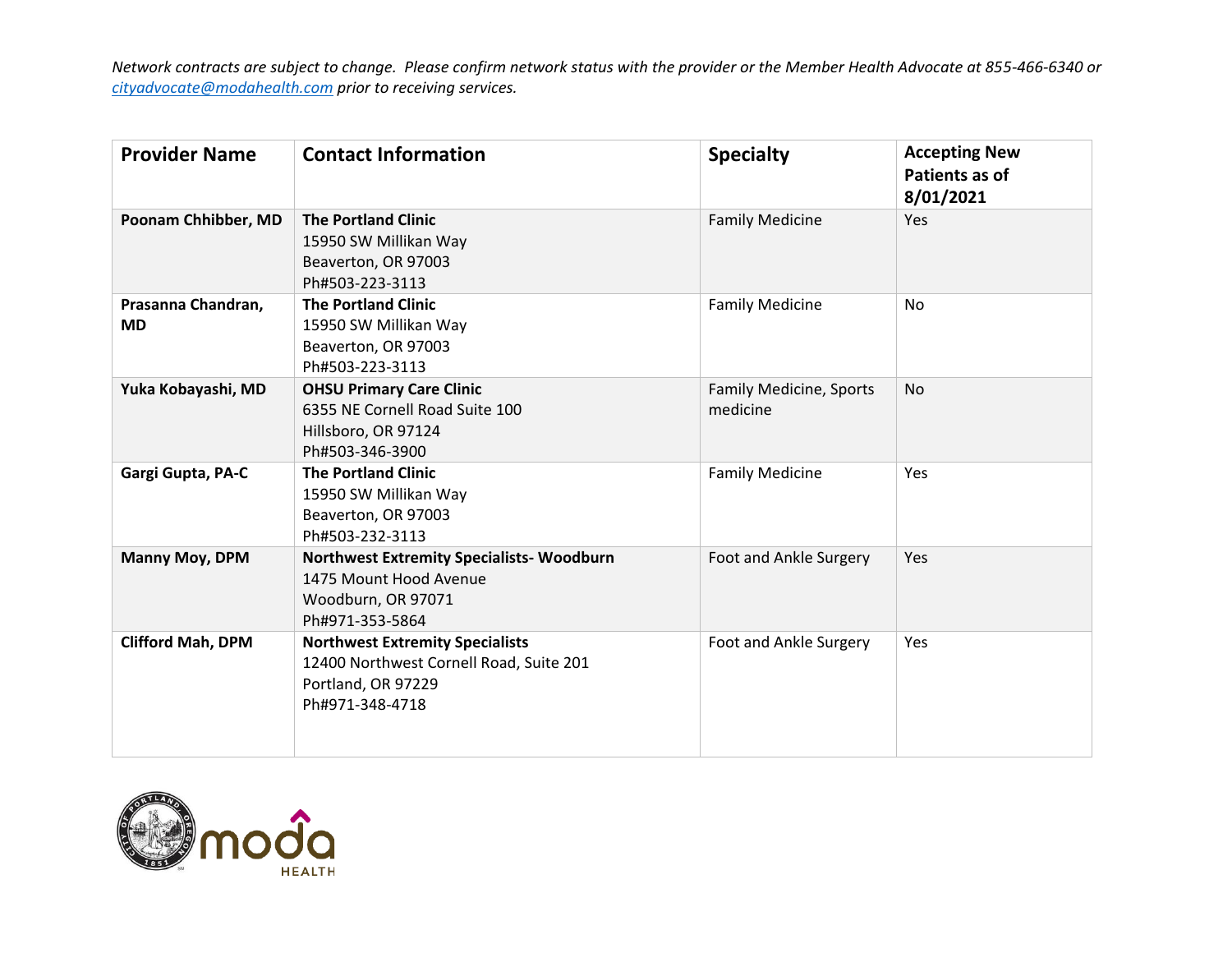| <b>Provider Name</b>     | <b>Contact Information</b>                                                                                                               | <b>Specialty</b>                | <b>Accepting New</b><br>Patients as of<br>8/01/2021 |
|--------------------------|------------------------------------------------------------------------------------------------------------------------------------------|---------------------------------|-----------------------------------------------------|
| Amy Tsai, MD             | Providence Pediatric Gastroenterology- St. Vincent<br>9427 Southwest Barnes Road, Suite 395<br>Portland, OR 97225<br>Ph#503-855-0237     | Gastroenterology,<br>Pediatrics | Yes                                                 |
| Amy Zhu, MD              | The Oregon Clinic- Gastroenterology East<br>10330 Southeast 32 <sup>nd</sup> Avenue, Suite 210<br>Milwaukie, OR 97222<br>Ph#971-353-7662 | Gastroenterology                | Yes                                                 |
| <b>Michael Chang, MD</b> | The Oregon Clinic- Gastroenterology South<br>1508 Division Street, Suite 15<br>Oregon City, OR 97045<br>Ph#971-224-6471                  | Gastroenterology                | Yes                                                 |
| Chris Hyun, MD           | The Portland Clinic- Downtown<br>800 Southwest 13 <sup>th</sup> Avenue<br>Portland, OR 97205<br>Ph#971-231-0910                          | Gastroenterology                | Yes                                                 |

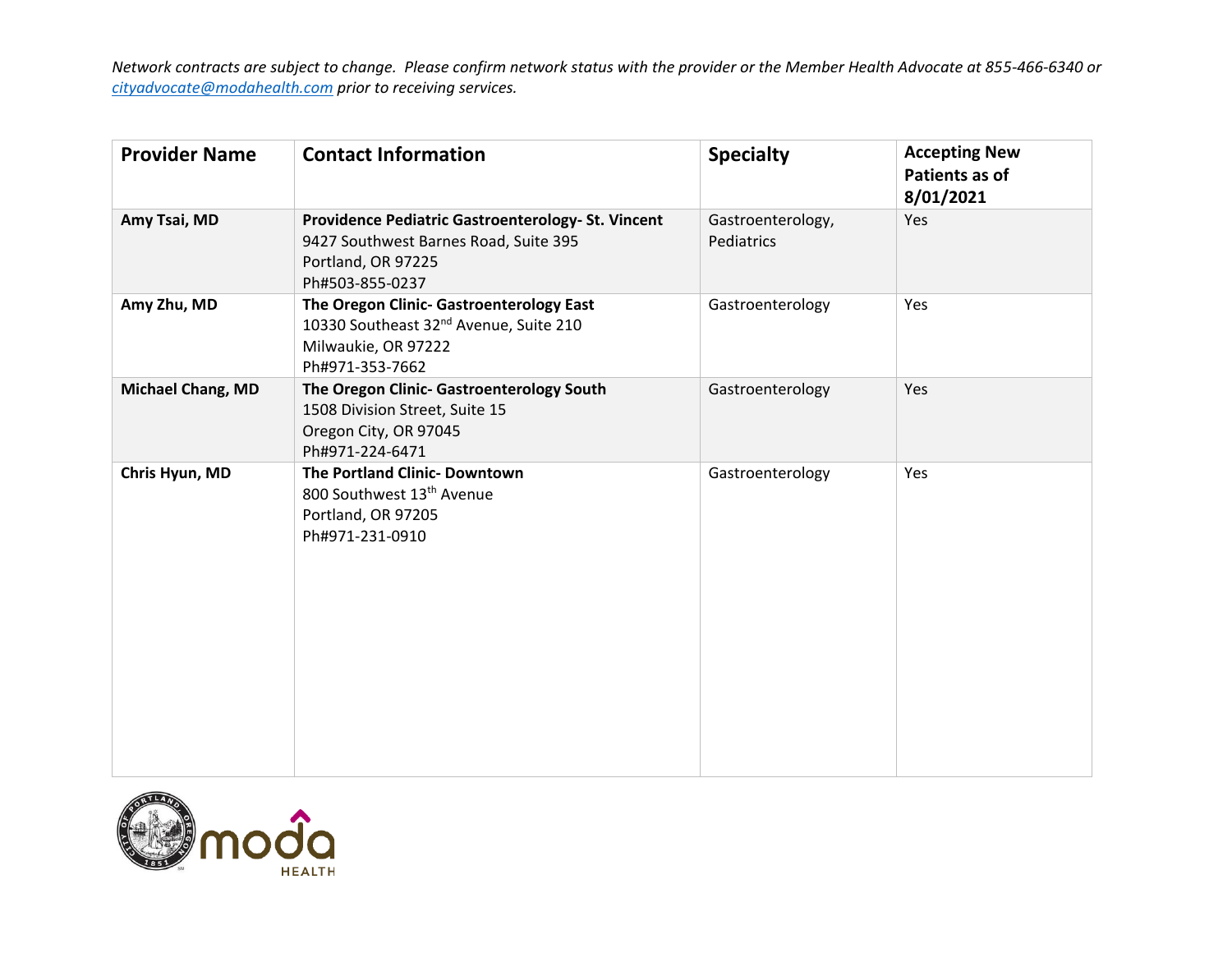| <b>Provider Name</b> | <b>Contact Information</b>                                                                                                                                                                                                                                                  | <b>Specialty</b> | <b>Accepting New</b><br>Patients as of<br>8/01/2021 |
|----------------------|-----------------------------------------------------------------------------------------------------------------------------------------------------------------------------------------------------------------------------------------------------------------------------|------------------|-----------------------------------------------------|
| Albert Khine, MD     | <b>The Portland Clinic</b><br><b>Alberty Surgical Center</b><br>9100 SW Oleson Rd<br>Tigard, OR 97223<br>Ph#503-445-9066<br>Downtown<br>800 SW 13th Ave<br>Portland, 97205<br>Ph3503-221-0161<br><b>Tigard</b><br>9250 SW Hall Blvd.<br>Tigard, OR 97223<br>Ph#503-293-0161 | Gastroenterology | Yes                                                 |

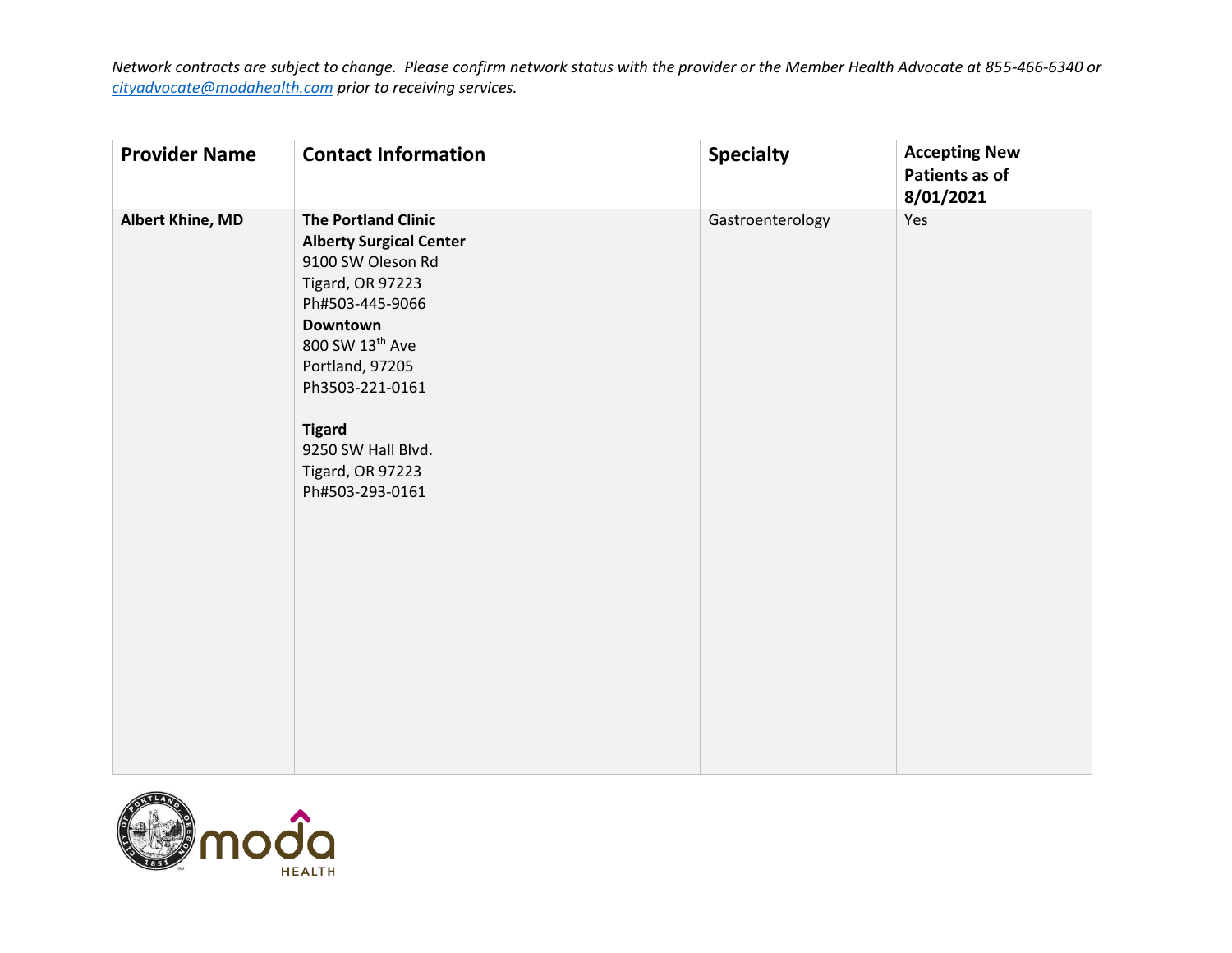| <b>Provider Name</b> | <b>Contact Information</b>                                                                                                                                                                                                                                                                                                                                                        | <b>Specialty</b>       | <b>Accepting New</b><br>Patients as of<br>8/01/2021 |
|----------------------|-----------------------------------------------------------------------------------------------------------------------------------------------------------------------------------------------------------------------------------------------------------------------------------------------------------------------------------------------------------------------------------|------------------------|-----------------------------------------------------|
| Young Choi, MD       | <b>The Portland Clinic-</b><br><b>Alberty Surgical Center</b><br>9100 SW Oleson Rd<br>Tigard, OR 97223<br>Ph#503-445-9066<br><b>Beaverton</b><br>15950 SW Millikan Way<br>Beaverton, OR 97003<br>Ph#503-646-0161<br><b>Downtown</b><br>800 SW 13th Ave<br>Portland, 97205<br>Ph3503-221-0161<br><b>Tigard</b><br>9250 SW Hall Blvd.<br><b>Tigard, OR 97223</b><br>Ph#503-293-0161 | Gastroenterology       | Yes                                                 |
| Kelvin Yu, MD        | The Oregon Clinic- Portland Surgeons<br>5050 Northeast Hoyt Street, Suite 651<br>Portland, OR 97213<br>Ph#971-634-4761                                                                                                                                                                                                                                                            | <b>General Surgery</b> | Yes                                                 |

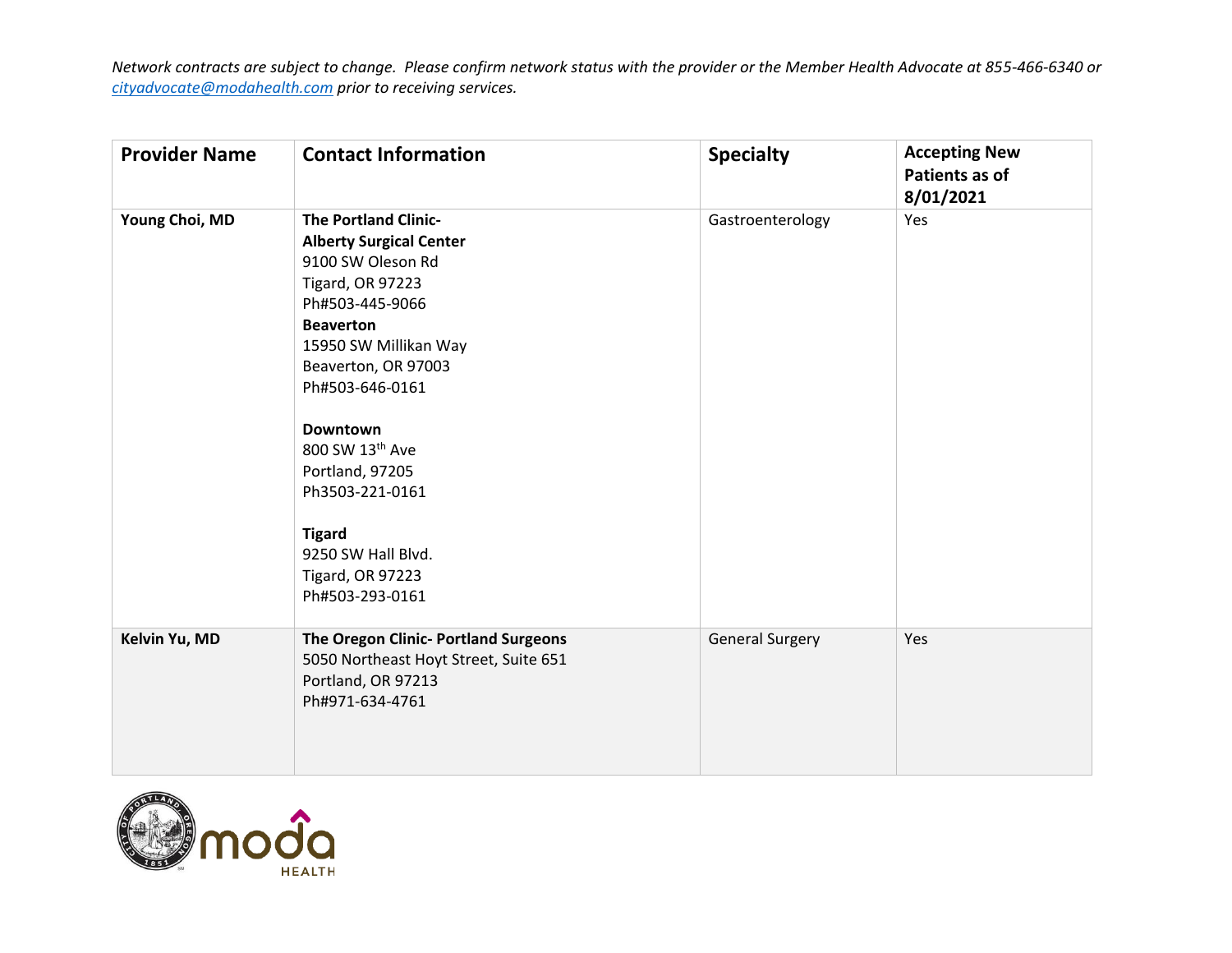| <b>Provider Name</b>    | <b>Contact Information</b>                                                                                                                                                                                                                                                                     | <b>Specialty</b>       | <b>Accepting New</b><br>Patients as of<br>8/01/2021 |
|-------------------------|------------------------------------------------------------------------------------------------------------------------------------------------------------------------------------------------------------------------------------------------------------------------------------------------|------------------------|-----------------------------------------------------|
| Dennis Tan, MD          | Providence Women's Clinic, Milwaukie<br>10330 Southeast 32 <sup>nd</sup> Avenue, Suite 305<br>Milwaukie, OR 97222<br>Ph#971-353-7077                                                                                                                                                           | Gynecology, Obstetrics | Yes                                                 |
| Anita Chan, MD          | <b>Providence Portland Medical Center</b><br>4805 Northeast Glisan Street<br>Portland, OR 97213<br>Providence Women's Clinic, Milwaukie<br>10330 Southeast 32 <sup>nd</sup> Avenue, Suite 305<br>Milwaukie, OR 97222<br>Ph#971-353-7077                                                        | Gynecology             | Yes                                                 |
| <b>Terresa Jung, MD</b> | <b>The Portland Clinic</b><br><b>Alberty Surgical Center</b><br>9100 SW Oleson Rd<br><b>Tigard, OR 97223</b><br>Ph#503-445-9066<br><b>Beaverton</b><br>15950 SW Millikan Way<br>Beaverton, OR 97003<br>Ph#503-646-0161<br>South<br>6640 SW Redwood Ln<br>Portland, OR 97224<br>Ph#503-620-7358 | Gynecology             | Yes                                                 |

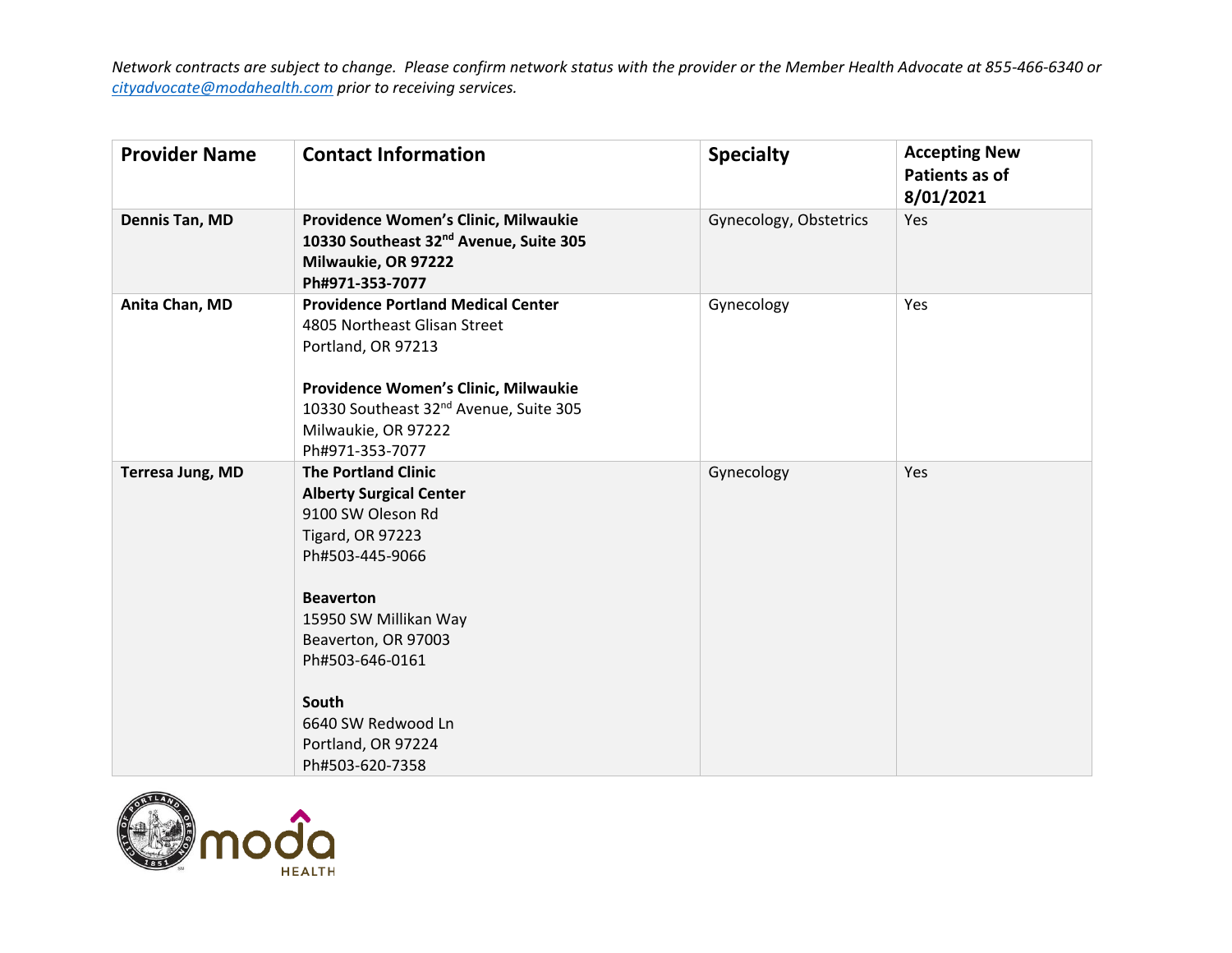| <b>Provider Name</b>         | <b>Contact Information</b>                                                                                                                                     | <b>Specialty</b>                | <b>Accepting New</b><br>Patients as of<br>8/01/2021 |
|------------------------------|----------------------------------------------------------------------------------------------------------------------------------------------------------------|---------------------------------|-----------------------------------------------------|
| Diana Divanji, MD            | Providence Women's Clinic, East Portland<br>545 Northeast 47 <sup>th</sup> Avenue, Suite 102<br>Portland, OR 97213<br>Ph#971-231-0048                          | Gynecology, Obstetrics          | Yes                                                 |
| Jun Ma, ARNP, PhD            | Providence Cancer Institute Franz- Gynecologic<br><b>Oncology Clinic</b><br>4805 Northeast Glisan Street, Suite 11N-1<br>Portland, OR 97213<br>Ph#971-231-1095 | <b>Gynecologic Oncology</b>     | <b>Yes</b>                                          |
| Rui Li, MD                   | <b>Providence Cancer Institute Franz Clinic</b><br>4805 Northeast Glisan Street, Suite 11N-1<br>Portland, OR 97213<br>Ph#971-353-5542                          | Hematology, Medical<br>Oncology | Yes                                                 |
| Joseph Kim, MD               | <b>Adventist Health - Clackamas</b><br>10151 Southeast Sunnyside Road, Suite 100<br>Clackamas, OR 97015<br>Ph#503-659-0880                                     | <b>Internal Medicine</b>        | No                                                  |
| Pooja Naik, MD               | <b>The Portland Clinic</b><br>800 SW 13th Ave<br>Portland, 97205<br>Ph3503-221-0161                                                                            | <b>Internal Medicine</b>        | Yes                                                 |
| Reewan D'Souza<br>Kamath. MD | <b>The Portland Clinic</b><br>15950 SW Millikan Way<br>Beaverton, OR 97003<br>Ph#503-232-3113                                                                  | <b>Internal Medicine</b>        | No                                                  |

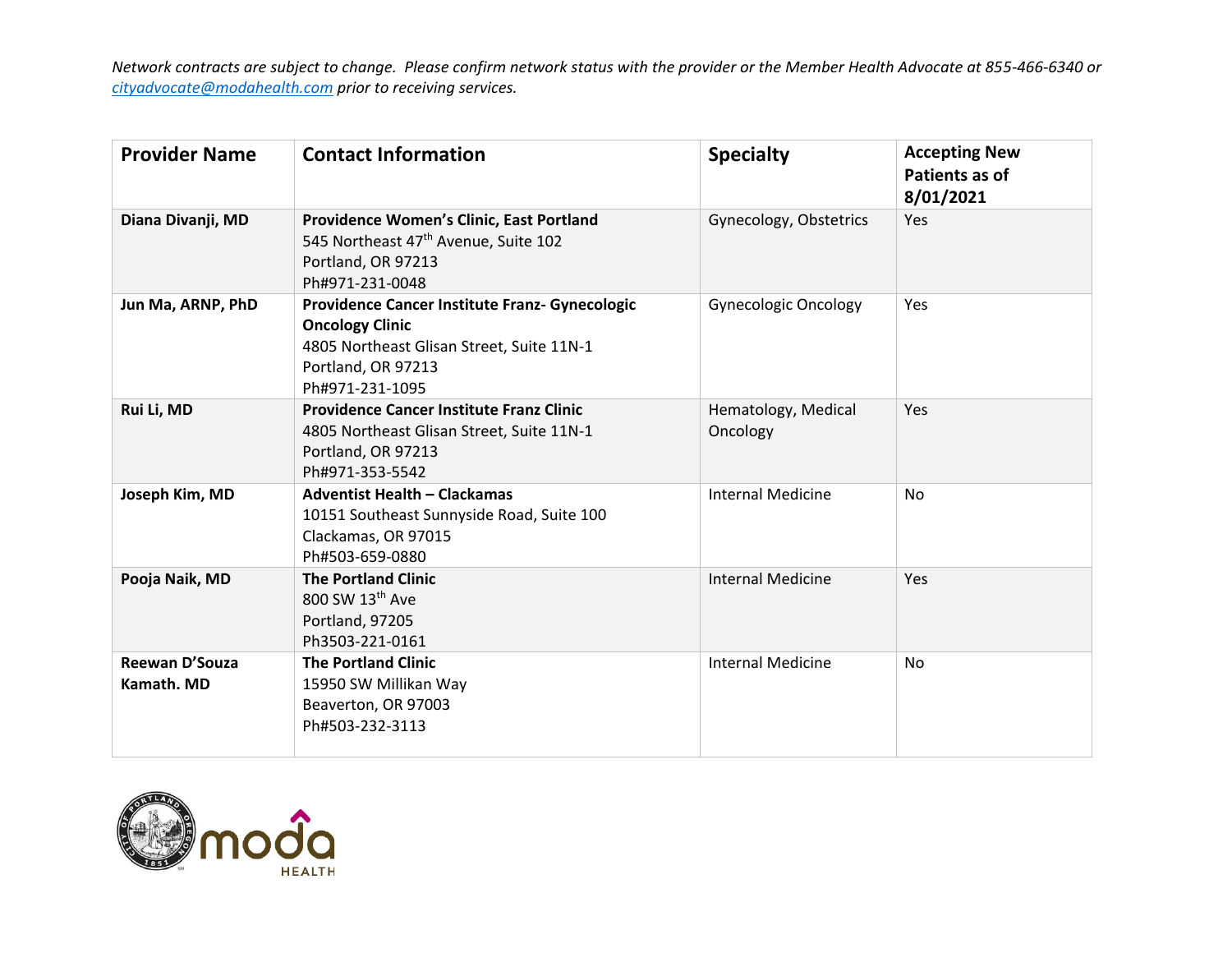| <b>Provider Name</b>                 | <b>Contact Information</b>                                                                                                   | <b>Specialty</b>                                | <b>Accepting New</b><br>Patients as of<br>8/01/2021 |
|--------------------------------------|------------------------------------------------------------------------------------------------------------------------------|-------------------------------------------------|-----------------------------------------------------|
| Gary Kim, MD                         | <b>The Portland Clinic</b><br><b>Beaverton</b><br>15950 SW Millikan Way<br>Beaverton, OR 97003<br>Ph#503-646-0161            | Internal Medicine-<br><b>Diabetes Services</b>  | <b>No</b>                                           |
|                                      | <b>Northeast</b><br>5005 NE Sandy Blvd<br>Portland, OR 97213<br>Ph#503-233-6940                                              |                                                 |                                                     |
| Jayrus Francis Soliman,<br><b>MD</b> | Providence Medical Group - Doctors Clinic, Southern<br>Oregon<br>965 Ellendale Drive<br>Medford, OR 97504<br>Ph#541-930-6039 | <b>Internal Medicine</b>                        | Yes                                                 |
| Cristina Mondragon,<br><b>MD</b>     | <b>The Portland Clinic</b><br>800 SW 13th Ave<br>Portland, 97205<br>Ph#503-223-3113                                          | Internal Medicine-<br><b>Infectious Disease</b> | <b>No</b>                                           |
| Shugang Ge, MD                       | <b>Adventist Health - Parkrose</b><br>1350 Northeast 122 <sup>nd</sup> Avenue<br>Portland, OR 97230<br>Ph#503-408-7010       | <b>Internal Medicine</b>                        | Yes                                                 |
| <b>Charisse Siapno, MD</b>           | Providence Medical Group - Central Point<br>870 South Front Street, Suite 200<br>Central Point, OR 97502<br>Ph#541-930-5659  | <b>Internal Medicine</b>                        | <b>No</b>                                           |

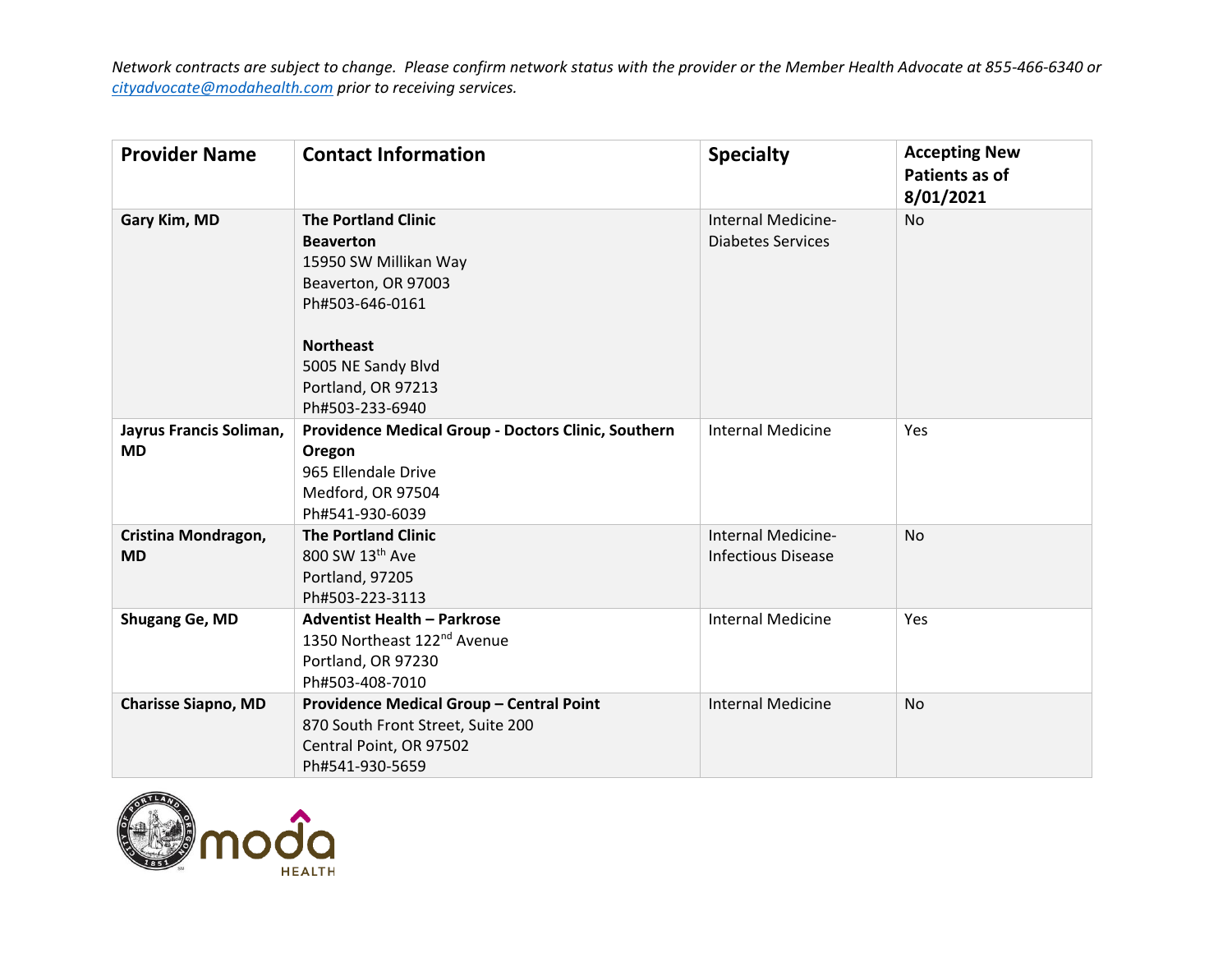| <b>Provider Name</b>    | <b>Contact Information</b>                                                                                                                   | <b>Specialty</b>         | <b>Accepting New</b><br>Patients as of<br>8/01/2021 |
|-------------------------|----------------------------------------------------------------------------------------------------------------------------------------------|--------------------------|-----------------------------------------------------|
| Jean Lee, MD            | <b>Providence Medical Group - Portland</b><br>417 Southwest 117 <sup>th</sup> Avenue, Suite 200<br>Portland, OR 97225<br>Ph#971-777-7050     | <b>Internal Medicine</b> | <b>No</b>                                           |
| Andrew Kim, MD          | Providence Medical Group - Doctors Clinic, Southern<br>Oregon<br>965 Ellendale Drive<br>Medford, OR 97504<br>Ph#541-622-0034                 | <b>Internal Medicine</b> | Yes                                                 |
| <b>Richard Tsai, MD</b> | Providence Sunset Internal Medicine - Portland<br>417 Southwest 117 <sup>th</sup> Avenue, Suite 200<br>Portland, OR 97225<br>Ph#971-348-3855 | <b>Internal Medicine</b> | <b>No</b>                                           |
| Khoi Nguyen, DO         | <b>Providence Medical Clinic at St. Vincent</b><br>9205 Southwest Barnes Road, Suite MT-2800<br>Portland, OR 97225<br>Ph#971-213-2130        | <b>Internal Medicine</b> | Yes                                                 |
| Thuy- Tien Pham, MD     | Providence Medical Group - West Hills Primary Care<br>9135 Southwest Barnes Road, Suite 763<br>Portland, OR 97225<br>Ph#971-213-4177         | <b>Internal Medicine</b> | <b>No</b>                                           |
| Vien Luu, MD            | Providence Sunset Internal Medicine - Portland<br>417 Southwest 117 <sup>th</sup> Avenue, Suite 200<br>Portland, OR 97225<br>Ph#971-348-3855 | <b>Internal Medicine</b> | <b>No</b>                                           |

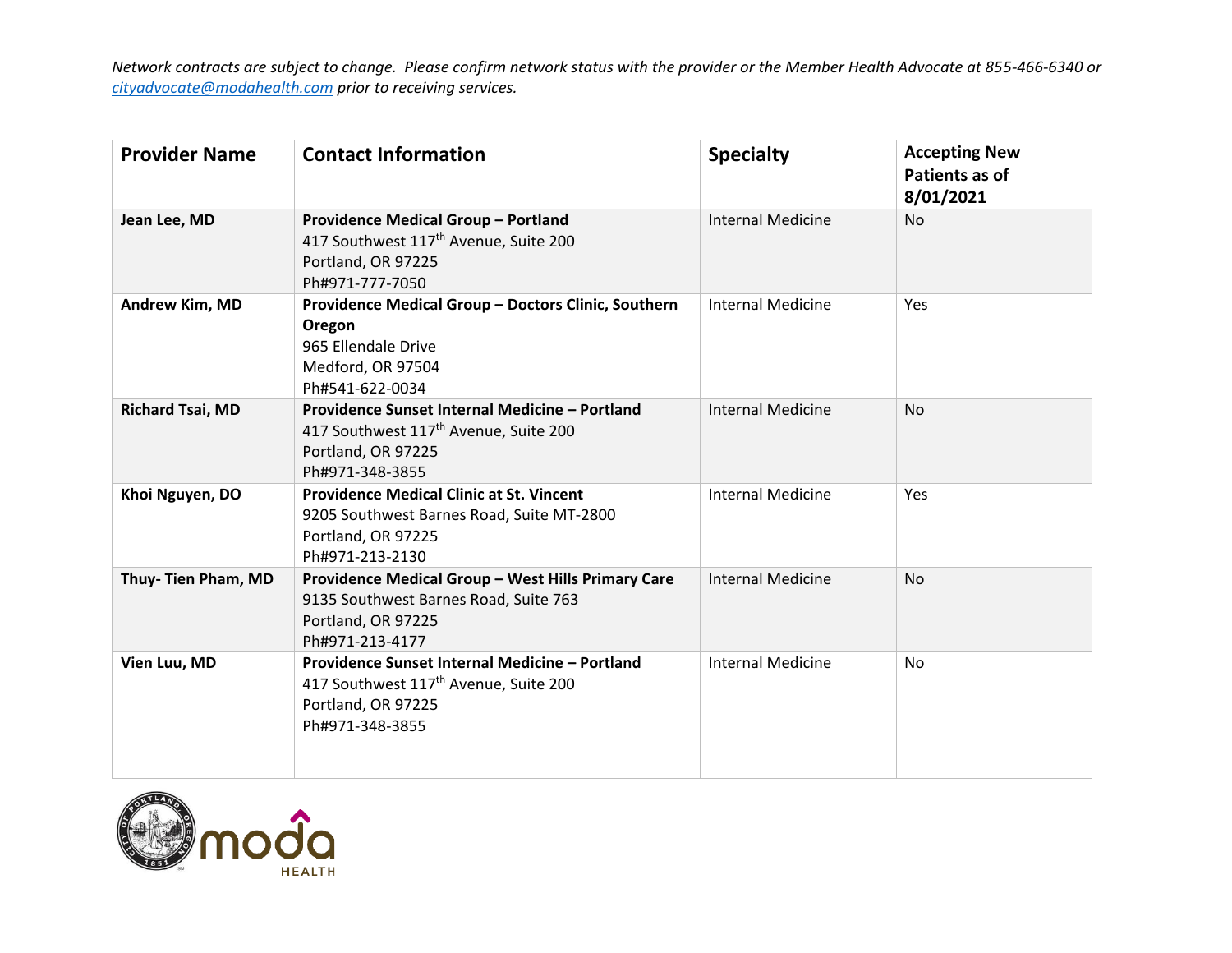| <b>Provider Name</b>             | <b>Contact Information</b>                                                                                                                            | <b>Specialty</b>                              | <b>Accepting New</b><br>Patients as of<br>8/01/2021 |
|----------------------------------|-------------------------------------------------------------------------------------------------------------------------------------------------------|-----------------------------------------------|-----------------------------------------------------|
| Richa Uppal, MD                  | <b>The Portland Clinic</b><br>800 SW 13th Ave<br>Portland, 97205<br>Ph#503-223-3113                                                                   | <b>Internal Medicine</b>                      | <b>No</b>                                           |
| Wendy Yu, MD                     | <b>Providence Medical Group- West Hills Primary Care</b><br>9135 Southwest Barnes Road, Suite 763<br>Portland, OR 97225<br>Ph#971-777-6856            | <b>Internal Medicine</b>                      | Yes                                                 |
| Spencer Shao, MD                 | <b>Compass Oncology- Rose Quarter</b><br>265 North Broadway<br>Portland, OR 97227<br>Ph#503-334-4103                                                  | Internal Medicine,<br><b>Medical Oncology</b> | <b>Yes</b>                                          |
| Hongshi Xu, MD                   | <b>Oregon Kidney and Hypertension Clinic-Portland</b><br>1547 Northeast 40 <sup>th</sup> Avenue<br>Portland, OR 97232<br>Ph#971-231-7853              | Internal Medicine,<br>Nephrology              | <b>Yes</b>                                          |
| Fumiyo Nishimoto,<br><b>LCSW</b> | 205 SE Spokane St, Ste 300<br>Portland, OR 97202<br>Ph#541-904-0468                                                                                   | <b>Licensed Clinical Social</b><br>Worker     | <b>No</b>                                           |
| <b>Fiona Chen, LCSW</b>          | <b>Wisdom and Serenity Psychotherapy</b><br>10700 SW Beaverton Hillsdale Highway<br>Building #3, Suite #560<br>Beaverton, OR 97005<br>Ph#503-406-1681 | <b>Licensed Clinical Social</b><br>Worker     | <b>No</b>                                           |

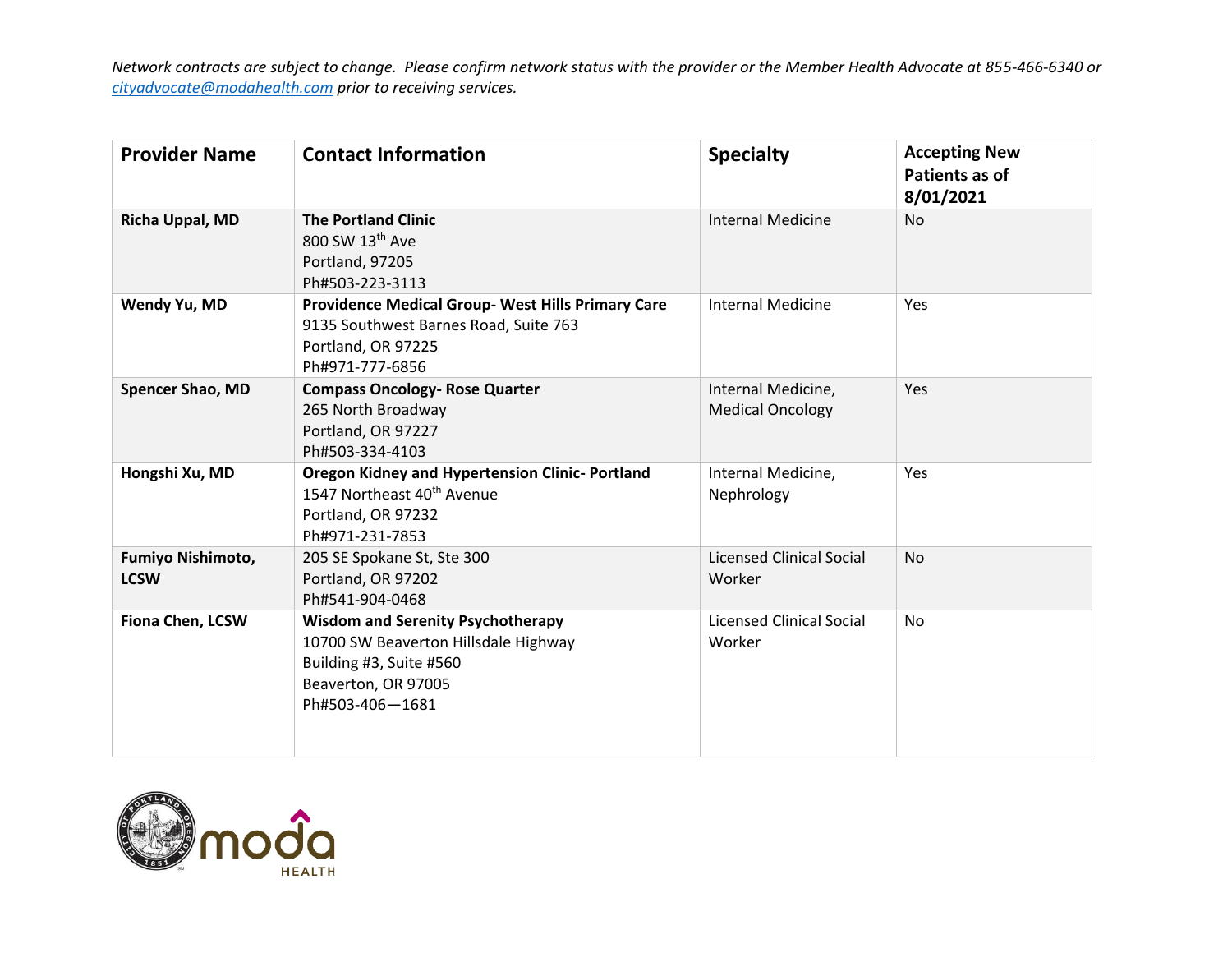| <b>Provider Name</b>    | <b>Contact Information</b>                                                                                                                               | <b>Specialty</b>                          | <b>Accepting New</b><br>Patients as of<br>8/01/2021 |
|-------------------------|----------------------------------------------------------------------------------------------------------------------------------------------------------|-------------------------------------------|-----------------------------------------------------|
| Sofia Khan, LCSW        | <b>Sunstone Psychiatric</b><br>2828 Southwest Kelly Avenue<br>Portland, OR 97201<br>Ph#971-351-1761                                                      | <b>Licensed Clinical Social</b><br>Worker | No                                                  |
| Jerrica Ching, LPC      | <b>LifeStance Health</b><br>7507 Northeast 51st Street<br>Vancouver, WA 98662<br>Ph#503-233-5447                                                         | Licensed Professional<br>Counselor        | No                                                  |
| <b>Shoko White, LPC</b> | <b>Life Passage Therapy</b><br>1020 SW Taylor Street, Suite 645<br>Portland, OR 97205<br>Ph#503-863-6708                                                 | Licensed Professional<br>Counselor        | <b>No</b>                                           |
| <b>Tzumin Weng, ND</b>  | <b>Bradley J. Stuvland Integrative Medicine Clinic</b><br>4805 Northeast Glisan Street, First Floor North Tower<br>Portland, OR 97213<br>Ph#503-850-7551 | Naturopathy                               | Yes                                                 |
| Zhongfend Liu, PA-C     | <b>OHSU Nephrology and Hypertension Clinic</b><br>3270 SW Pavilion Loop<br>Portland, OR 97239<br>Ph#503-494-3442                                         | Nephrology and<br>Hypertension            | Yes                                                 |

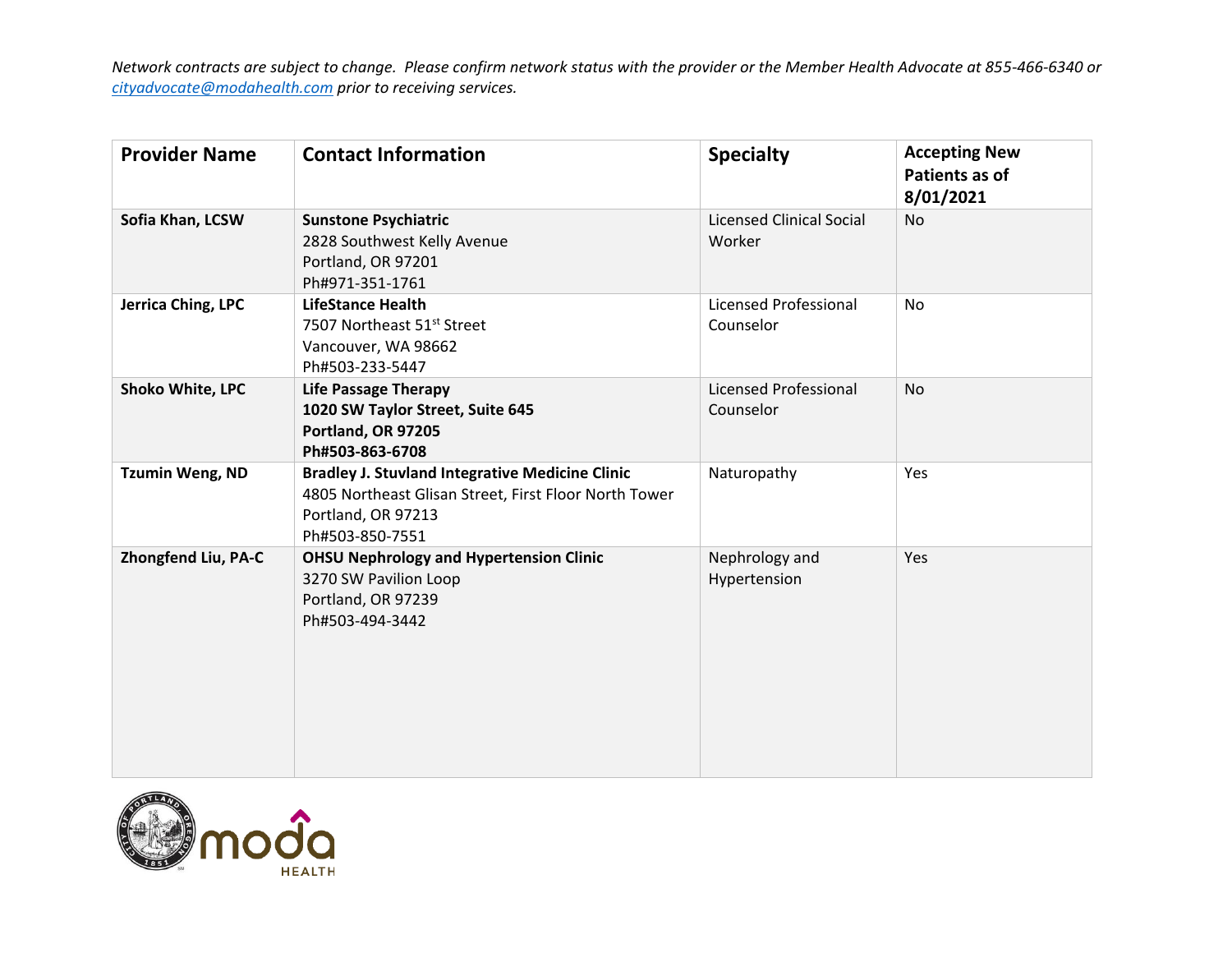| <b>Provider Name</b> | <b>Contact Information</b>                                                                                                                                                   | <b>Specialty</b>               | <b>Accepting New</b><br>Patients as of<br>8/01/2021 |
|----------------------|------------------------------------------------------------------------------------------------------------------------------------------------------------------------------|--------------------------------|-----------------------------------------------------|
| Suvarna Palla, MD    | <b>The Portland Clinic</b><br>6640 SW Redwood Ln<br>Portland, OR 97224<br>503-620-7358<br>Ph#503-221-0161                                                                    | Neurology, Sleep Center        | Yes                                                 |
| Ho-Yann Jong, MD     | <b>Providence Neurological Specialties- West</b><br>9135 Southwest Barnes Road, Providence St. Vincent<br>Medical Center, Suite 461<br>Portland, OR 97225<br>Ph#971-329-4233 | Neurology                      | Yes                                                 |
| Hyon Kim, MD         | <b>NW Ear Imstitute</b><br>2230 Northwest Perrygrove Street, Suite 120<br>Portland, OR 97210<br>Ph#971-348-4484                                                              | Neurotology,<br>Otolaryngology | Yes                                                 |
| Joline Bronson, MD   | Women's Healthcare Associates, LLC- Newberg<br>1003 Providence Drive, Suite 340<br>Newberg, OR 97132<br>Ph#971-832-7799                                                      | Obstetrics and<br>Gynecology   | Yes                                                 |
| Edna Kung, MD        | <b>Cascade Women's Health PC</b><br>1040 Northwest 22 <sup>nd</sup> Avenue, Suite 330<br>Portland, OR 97210<br>Ph#971-231-0994                                               | Obstetrics and<br>Gynecology   | Yes                                                 |
| Terresa Jung, MD     | <b>The Portland Clinic-South</b><br>6640 Southwest Redwood Lane<br>Portland, OR 97224<br>Ph#971-248-7566                                                                     | Obstetrics and<br>Gynecology   | <b>Yes</b>                                          |

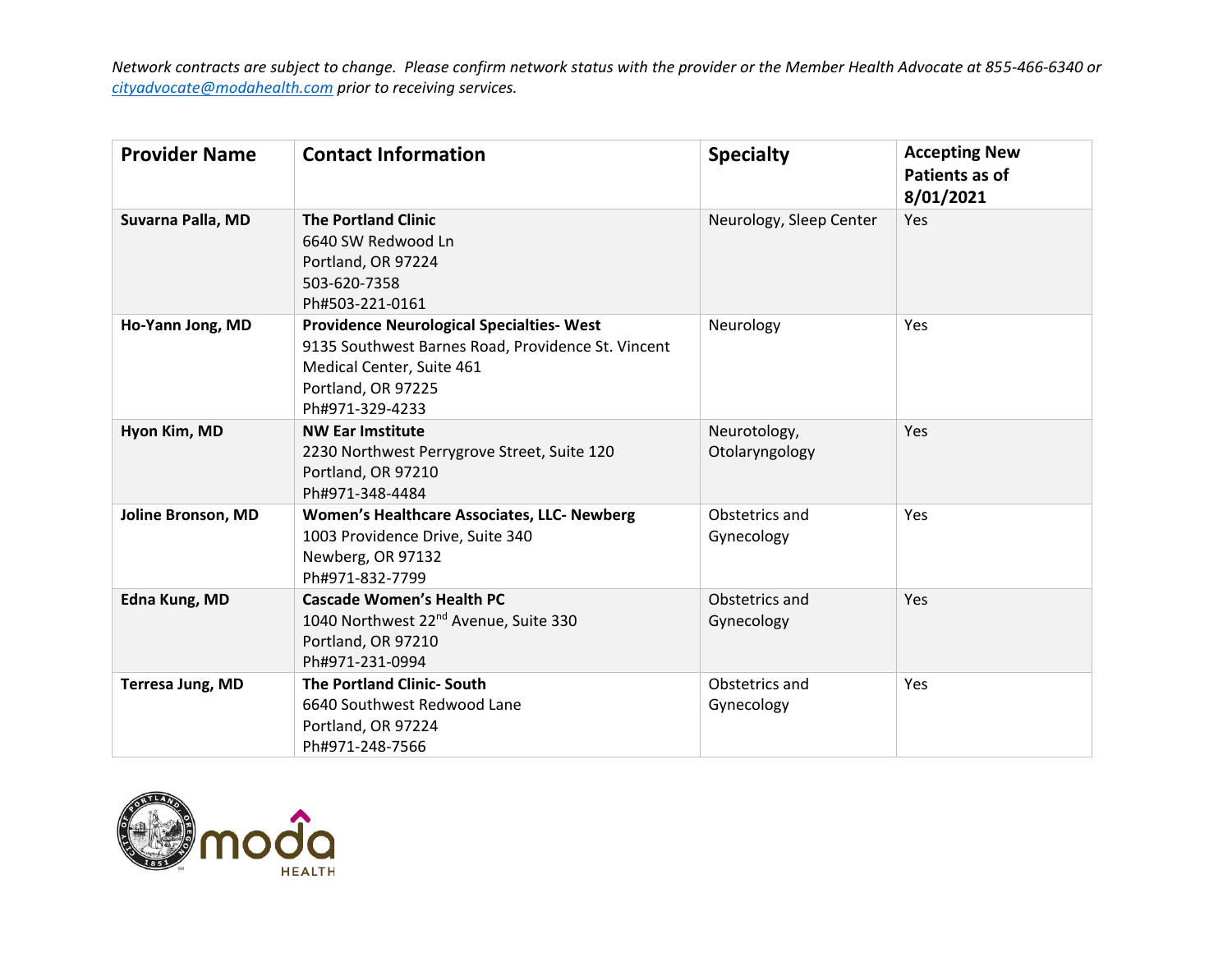| <b>Provider Name</b>               | <b>Contact Information</b>                                                                                                                                                                                          | <b>Specialty</b>                                       | <b>Accepting New</b><br>Patients as of<br>8/01/2021 |
|------------------------------------|---------------------------------------------------------------------------------------------------------------------------------------------------------------------------------------------------------------------|--------------------------------------------------------|-----------------------------------------------------|
| Cara Lee, OT                       | Providence Children's Development Institute- East<br><b>Providence Child Center</b><br>830 Northeast 47 <sup>th</sup> Avenue<br>Portland, OR 97213<br>Ph#971-231-1290                                               | <b>Occupational Therapy</b>                            | Yes                                                 |
| <b>Edward Chang, MD</b>            | <b>Compass Oncology- West Cancer Center</b><br>12123 Southwest 69th Avenue<br><b>Tigard, OR 97223</b><br>Ph#971-348-4203                                                                                            | Oncology, Medical                                      | Yes                                                 |
| Ed Soo, MD                         | <b>Compass Oncology- East Portland</b><br>5050 Northeast Hoyt Street<br>Portland, OR 97213<br>Ph#971-940-1277                                                                                                       | Oncology, Medical                                      | Yes                                                 |
| <b>Michael Hwang, MD</b>           | <b>The Portland Clinic</b><br><b>Alberty Surgical Center</b><br>9100 SW Oleson Rd<br><b>Tigard, OR 97223</b><br>Ph#503-445-9066<br><b>Tigard</b><br>9250 SW Hall Blvd<br><b>Tigard, OR 97223</b><br>Ph#503-293-0161 | <b>Orthopedics and Sports</b><br>Medicine              | Yes                                                 |
| Stefanie Ogawa, MD,<br><b>FAAP</b> | <b>Providence Pediatrics - Medford</b><br>840 Royal Avenue, Suite 110<br>Medford, OR 97504<br>Ph#541-930-6204                                                                                                       | <b>Pediatric Critical Care</b><br>Medicine, Pediatrics | <b>No</b>                                           |